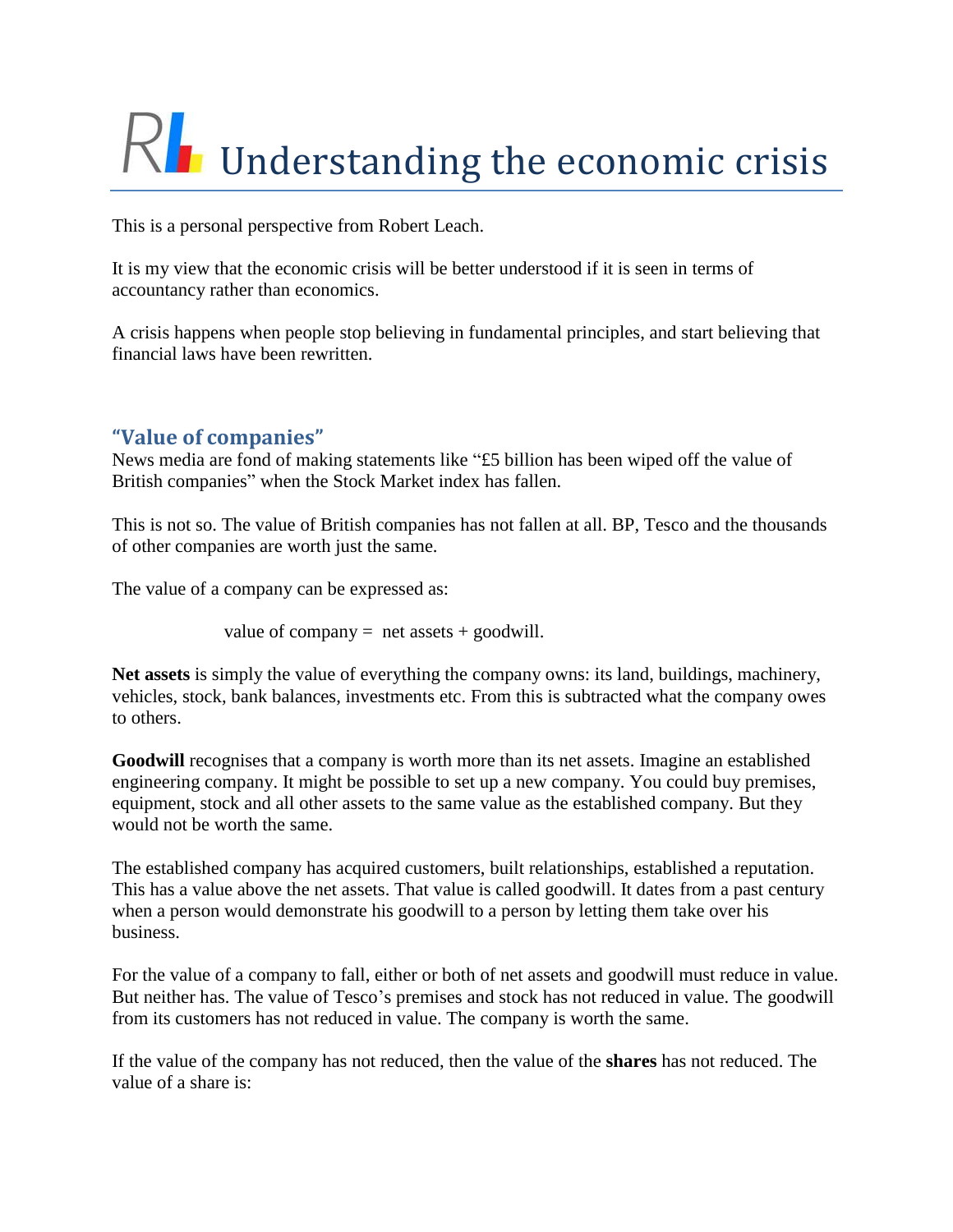value of share  $=$  value of company  $\div$  number of shares.

If neither the value of the company nor the number of shares has changed, then the value of the share has not changed either.

What can happen is that the **price** of the share can change.

An analogy may be a shop sale. A television selling for £500 is put in a sale for £300 because the shop wants to clear out old stock.

The *value* of the television is unchanged. It still has the same functions as before. It still has the same specification as before. It can still cost-justify its acquisition in terms of benefit provided to the customer.

The *price* has changed because of an economic circumstance that does not relate to the product or the customer.

Similarly share *prices* can change because of economic circumstances, but the underlying value is entirely unaffected.

# **So what does affect share prices?**

Sentiment.

Markets move on what the **perceptions** of buyers and sellers. This includes what they expect to happen.

These perceptions can relate to the company. If investors believe that a company has good products, good marketing, a good reputation and a good management, its share price will rise. Investors expect that such a company will do well and so the future value will of its shares will rise.

Markets in shares are also affected, like other markets, by the law of **supply and demand.** The price of flowers always increases just before St Valentine' Day. The value of the flowers is unchanged from 13 February to 15 February, but the demand on the former day is greater.

For shares, supply and demand is often another manifestation of the perceptions factor, rather than being a separate factor. What creates or reduces the demand? Usually investor perception.

Share prices are broadly affected by two sets of factors:

- those that relate to the company
- those that relate to the economy as a whole.

Equity investors refer to these as alpha and beta risks.

If investors believe that the economy will suffer, that means that consumers and businesses have less to spend. That means reduced sales and reduced profits, leading to a reduction in goodwill,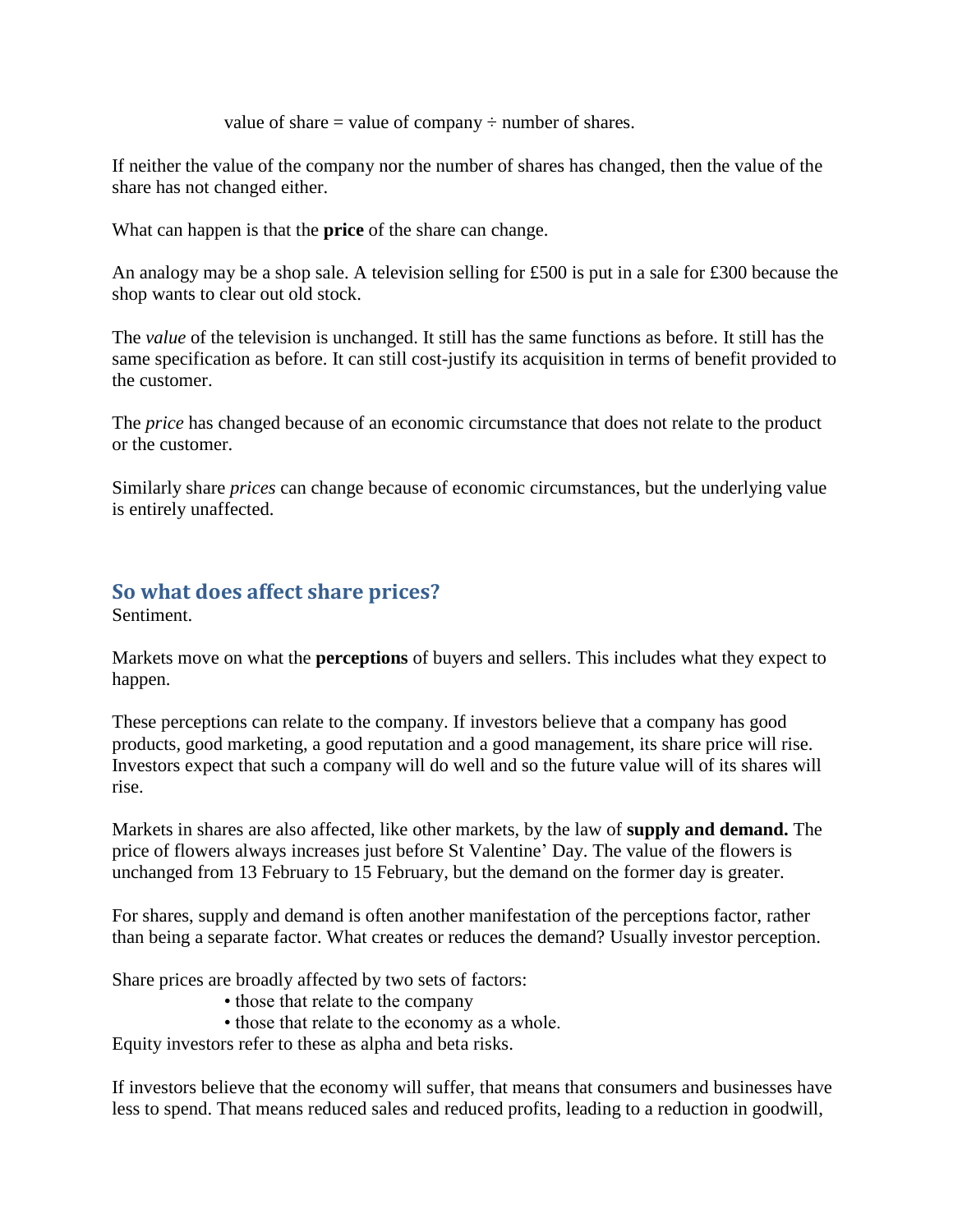which will lead to a reduced *future* value of the share. And shares are only bought for what benefits they will provide in the future.

Often this sentiment becomes a self-fulfilling prophecy. Because businesses *believe* that bad times are coming, they take defensive actions. These actions themselves can then cause the bad times. This can lead investors to financial commentators to indulge in self-congratulation, ignoring the fact that it is always easy to predict events that you have caused.

Share prices, as measured by the FT-SE 100 index, reached a record high of 6930.2 on the last working day of 1999. This was largely buoyed by dot.com companies.

Investors started to believe that the laws of economics had been rewritten. Companies were not valued on the basis of net assets + goodwill, but by more fanciful measures such as EBITDA and mindshare. Companies that consisted of nothing more than ideas had no real value and yet were given price tags in billions.

The bubble burst, and the index fell to 3480.8 on 27 January 2003. It then climbed back up unevenly until it breached 6000 on 22 March 2006 where it remained until the economic crisis started in 2007. The index again fell below 4000, but has now climbed back to about 6000.

By 5 August 2011, the index had fallen to 5280 after dropping 9% in a week. That is a large drop but still above where they were in August 2010.

## **Government policy**

Leadership in any sphere of life depends on retaining the confidence of those you lead.

Our belief in democracy can lead us to believe that everyone must be involved in every decision that affects us. This is not so. In most cases, people are happy to delegate most decisions to those whose judgments they trust. That is why in the  $20<sup>th</sup>$  century, Britain had 25 general elections but only one referendum.

If people trust the government, that will move sentiment and move markets. At present, investors and commentators both at home and abroad have faith in the coalition government. In 2011, the government of Greece lost the confidence of much of its citizenry.

In short, the extent to which the people *believe* in our government (of whatever party) will largely determine how quickly the country emerges from the crisis and returns to prosperity.

#### **Exchange rates**

What causes **exchange rates** to vary? The answer is inflation.

Suppose between 2000 and 2010 country A has 10% inflation and country B has 32% inflation.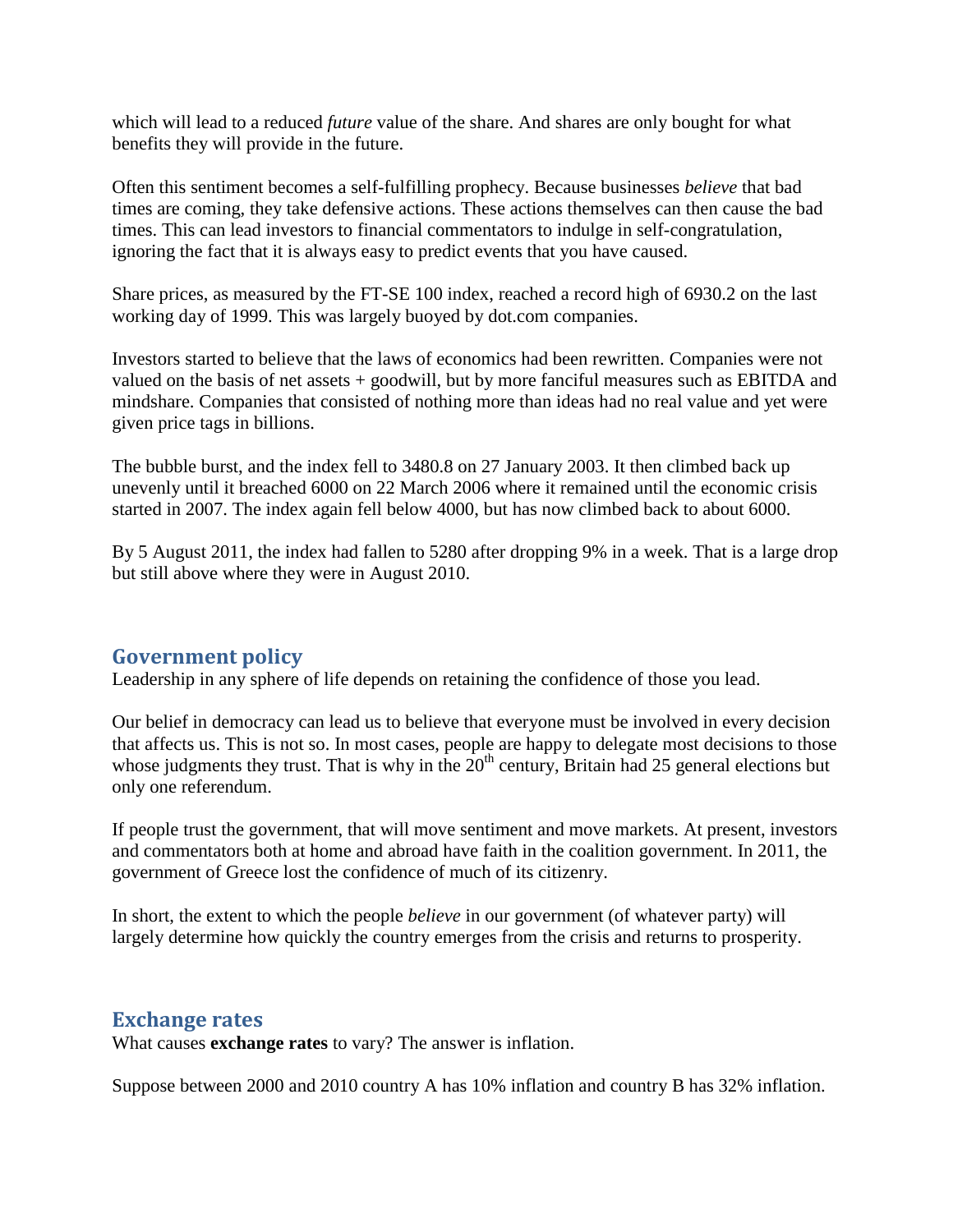In 2000: 100 units of currency A are worth 100 units of currency B. In 2010: 110 units of currency A are worth 132 units of currency B.

The exchange rate in 2000 is:  $1 A = 1 B$ The exchange rate in 2010 is:  $1 A = 1.2 B$ 

And that is it.

Exchange rates are not determined by interest rates or gold reserves. They are ultimately determined solely by inflation.

In the *short term*, exchange rates *can* be affected by interest rates and all sorts of other factors. But these are just eddies. The main stream of exchange rates reflects inflation and only inflation.

### **Inflation**

So what causes **inflation**?

At its simplest:

inflation = wage and price increases – productivity.

And here we must go right back to basics.

Suppose a farmer produces 1000 apples that he sells for £100. By being more productive, he then manages to produce 1200 apples. He can sell these for £120. He is £20 richer, no-one is £20 poorer.

This increase in wealth is entirely caused by a commensurate increase in productivity. Wealth is the capitalisation of productivity.

But suppose he sells 1,000 apples for £120. There is no increased productivity. All that has happened is that the currency has lost value from inflation. The price of apples has risen by 20%. We are back to exchange rates but this time looking at a commodity.

| old rate:                          | 1000 apples = $\pounds$ 100 |
|------------------------------------|-----------------------------|
| new rate:                          | 1000 apples = $\pounds$ 120 |
| The "exchange rate" has moved from |                             |
| old rate:                          | 1 apple = $10p$             |
| new rate:                          | 1 apple = $8.3p$            |

The currency has lost value against an unchanged commodity. That is inflation.

In other words, if we all produced 10% more, we could all be paid 10% more, and there would be no inflation.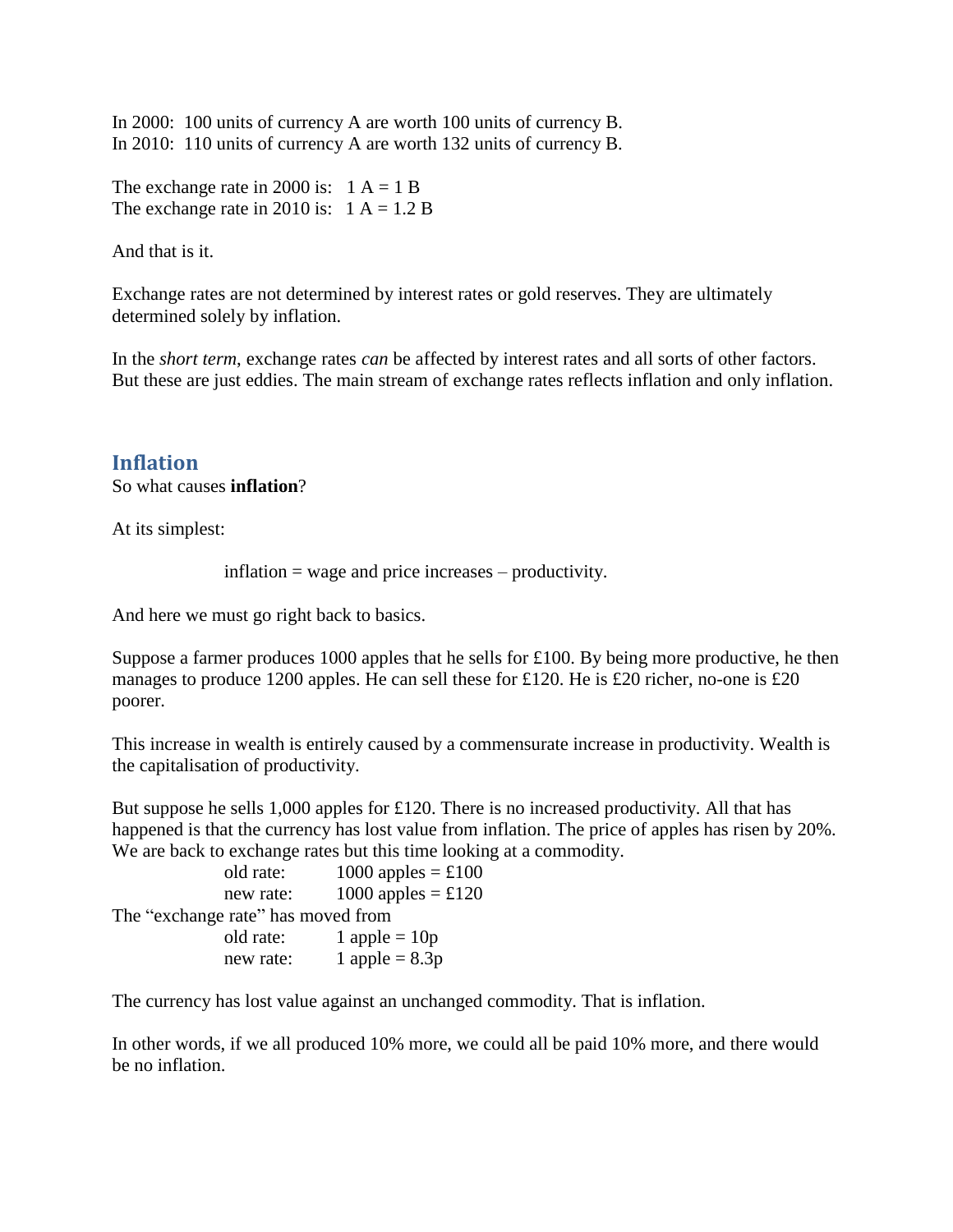In the short term this main stream statement can be affected by all sorts of eddies, but ultimately inflation is cured by either:

- increasing productivity, or
- reducing wages

or both.

The latter has been tried in various prices and incomes policies over the decades, and they have always failed.

The key to economic recovery and prosperity is down to productivity.

Nothing else is relevant, except to the extent that it influences productivity.

### **The Eurozone**

To me, the only surprise about Eurozone problems is that they have taken so long to occur. The Eurozone ignores basic rules of economics.

You can only have a single currency if you have a single economy. You can only have a single economy if you have a single government.

Many countries, including Britain, have huge disparities in productivity between regions. If Sutherland and the City of London were independent states, Sutherland would have much higher inflation. It does not because it is part of the same country. Government spending on welfare, health, education, roads and defence depends on need and not on local income.

In other words, because Sunderland and London are part of the same country, we are happy for profits to move from one region to another. Both places are part of the same nation family. Money is not lent between regions, it is given.

Greece has long been a badly run country. The disciplines of the European Union, plus generous grants, helped bring its runaway inflation under control. But the problems are tax evasion on a massive scale, retirement at 51, and low productivity. Greece is simply not comparable with Germany.

In 1950, Greece fixed the rate of the drachma at  $$1 = 30$  dr. On 19 June 2000, it fixed its rate  $\epsilon$ 1 = 340.75 dr. At the dollar exchange rate for that date, this is  $$1 = 327.8$  dr.

In other words, over 50 years, the drachma lost more than 90% of its value against the dollar (which also suffered inflation).

The Eurozone countries have widely differing economies with Germany and Greece probably marking the extremes. The only way they function with one currency is to regard them as one country. This means that any "bail-out" must be a gift not a loan. If that is politically unacceptable, the countries cannot be linked by a common currency.